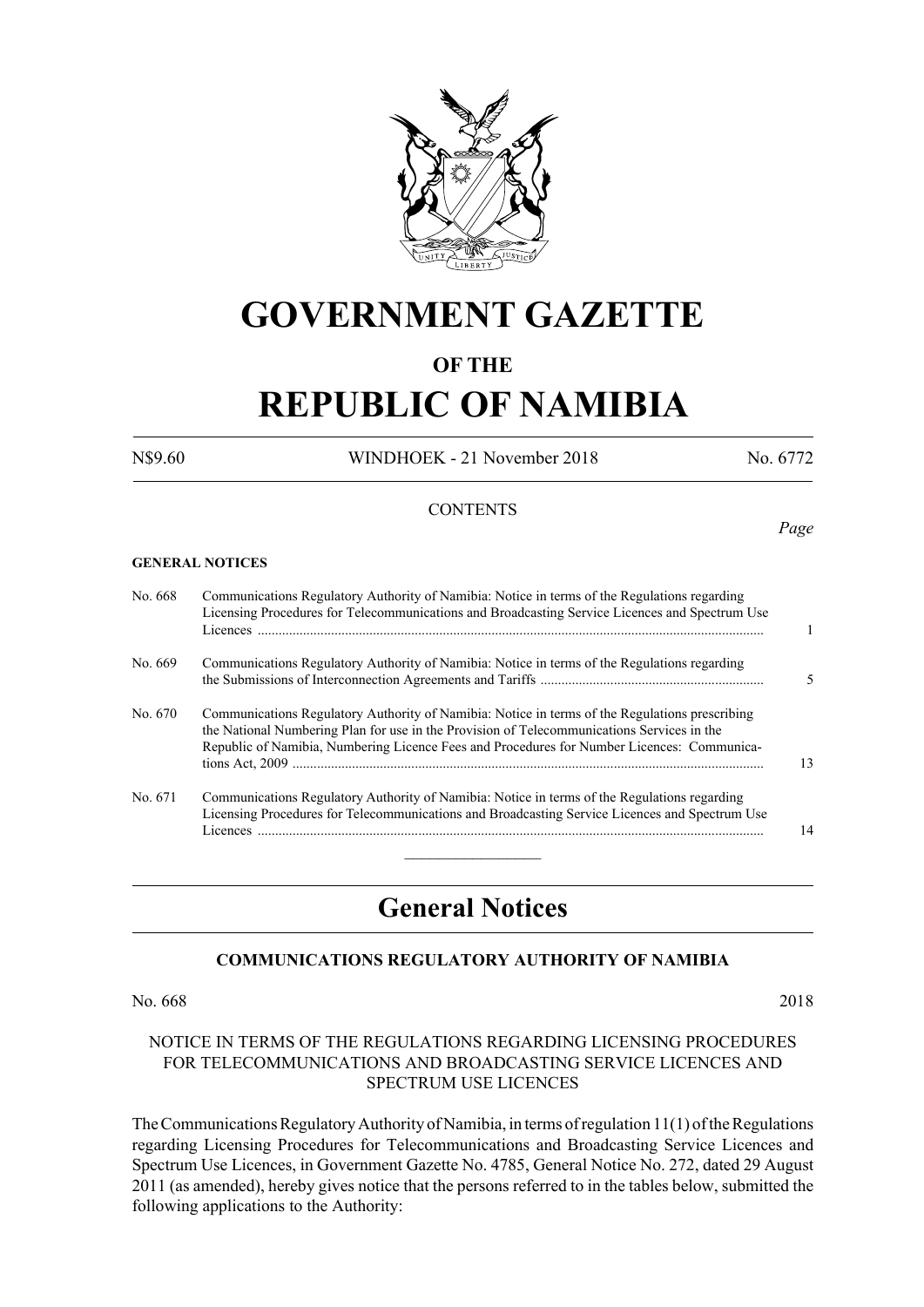| Application<br>Fees paid?                                                                                                                       | Yes                                                                                                            | Yes                                                                                                     |  |  |  |
|-------------------------------------------------------------------------------------------------------------------------------------------------|----------------------------------------------------------------------------------------------------------------|---------------------------------------------------------------------------------------------------------|--|--|--|
| of geographic<br><b>Description</b><br>coverage<br>areas                                                                                        | National                                                                                                       | Walvis Bay,<br>Erongo Re-<br>gion                                                                       |  |  |  |
| Services intended to be pro-<br>vided                                                                                                           | Electronic Communications,<br>value-added services to its<br>including data, voice and<br>potential customers. | including data, video and voice<br>Electronic Communications,<br>services to monitor marine<br>traffic. |  |  |  |
| service licence<br>Category of<br>applied for                                                                                                   | $Class$ ECNS                                                                                                   | Class ECNS/ECS                                                                                          |  |  |  |
| <b>Companies controlled</b><br>by Namibian Citizens<br>Citizens or Namibian<br>citizens or Namibian<br>owned by Namibian<br>Percentage of Stock | 51 %                                                                                                           | $100\%$                                                                                                 |  |  |  |
| Applicant's place of incor-<br>poration                                                                                                         | Namibia                                                                                                        | Established in terms of the<br>Namibian Ports Authority<br>Act, No. 2 of 1994                           |  |  |  |
| Applicant                                                                                                                                       | Centauri Private Equity (Pty) Ltd                                                                              | Namibian Ports Authority                                                                                |  |  |  |

| è<br>ŗ<br>۱   |
|---------------|
| $\frac{1}{2}$ |
| ì<br>Š        |
| ₹             |

| ಡ                              | <b>Telecommunications Service Licenses</b>                                       |                                                                               |                                           |                                                                                                                                                        |                                                                                  |                                                         |                                                                                                                       |                                                   |                                                   |                                                                |
|--------------------------------|----------------------------------------------------------------------------------|-------------------------------------------------------------------------------|-------------------------------------------|--------------------------------------------------------------------------------------------------------------------------------------------------------|----------------------------------------------------------------------------------|---------------------------------------------------------|-----------------------------------------------------------------------------------------------------------------------|---------------------------------------------------|---------------------------------------------------|----------------------------------------------------------------|
|                                | Applicant                                                                        | Applicant's place of incor-<br>poration                                       |                                           | <b>Companies controlled</b><br>by Namibian Citizens<br><b>Citizens or Namibian</b><br>citizens or Namibian<br>owned by Namibian<br>Percentage of Stock |                                                                                  | service licence<br>Category of<br>applied for           | Services intended to be pro-<br>vided                                                                                 |                                                   | of geographic<br>Description<br>coverage<br>areas | Application<br>Fees paid?                                      |
|                                | Centauri Private Equity (Pty) Ltd                                                | Namibia                                                                       |                                           | 51 %                                                                                                                                                   |                                                                                  | Class ECNS                                              | Electronic Communications,<br>value-added services to its<br>including data, voice and<br>potential customers.        |                                                   | National                                          | Yes                                                            |
| Namibian Ports Authority       |                                                                                  | Established in terms of the<br>Namibian Ports Authority<br>Act, No. 2 of 1994 |                                           | $100\ \%$                                                                                                                                              |                                                                                  | Class ECNS/ECS                                          | including data, video and voice<br>Electronic Communications,<br>services to monitor marine<br>traffic.               |                                                   | Walvis Bay,<br>Erongo Re-<br>gion                 | Yes                                                            |
| ⊆                              | <b>Spectrum Use Licenses</b>                                                     |                                                                               |                                           |                                                                                                                                                        |                                                                                  |                                                         |                                                                                                                       |                                                   |                                                   |                                                                |
| Applicant                      | Applicant's place<br>of incorporation                                            | Percentage of<br>by Namibian<br>Stock owned<br>citizens                       | Type of service license                   |                                                                                                                                                        | radio frequencies<br>or groups of<br>List of radio<br>frequencies<br>applied for |                                                         | considered for assignment<br>List of radio frequencies<br>or groups of radio<br>frequencies being<br>by the Authority | of geographic<br>Description<br>coverage<br>areas | fees paid<br>License                              | Service to be<br>applied for<br>frequency<br>provided<br>using |
| Witel Service                  |                                                                                  |                                                                               | Class Comprehensive<br>Telecommunications |                                                                                                                                                        | 10.7-11.7 GHz<br>Downlink                                                        | Bandwidth (3 MHz)<br>Downlink (Center)<br>11549.506 MHz |                                                                                                                       |                                                   |                                                   | (YSAT)                                                         |
| Provider CC                    | Namibia                                                                          | $100\,\%$                                                                     | Service License (ECS<br>&ECN(S)           |                                                                                                                                                        | 13.75-14.8 GHz<br>Uplink                                                         | Bandwidth (3 MHz)<br>Uplink (Center)<br>14351.5 MHz     |                                                                                                                       | National                                          | Yes                                               | Satellite<br>Services                                          |
| Namibian<br>Authority<br>Ports | Established in terms<br>Ports Authority Act,<br>of the Namibian<br>No. 2 of 1994 | 100 %                                                                         | Spectrum U                                | se License                                                                                                                                             | 12877.00/13143.00<br>Bandwidth (28<br>Tx/Rx:<br>MHz)<br>MHz                      |                                                         | Tx/Rx: 12877.00/13143.00<br>Bandwidth (28 MHz)<br>ZНZ                                                                 | Erongo region<br>Walvis Bay,                      | Yes                                               | Fixed Link                                                     |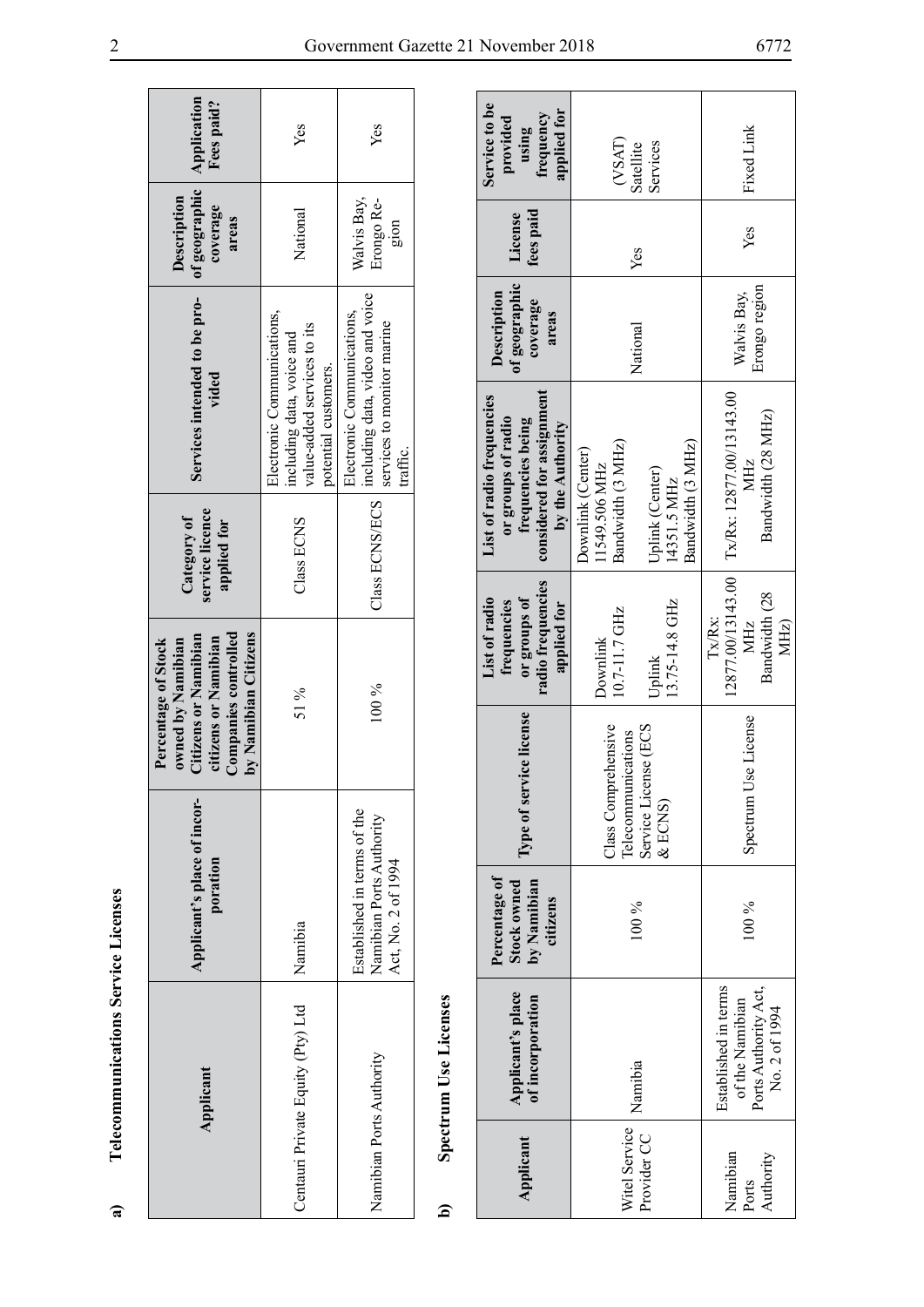| Description of geographic coverage area<br>$\widehat{\mathbf{s}}$<br>List of radio | Distribution<br>providing<br>Signal<br>Party<br>be provid-<br>Service to<br>ed using<br>plied for<br>frequen-<br>cies ap-<br>Maximum<br>power &<br>Coordi-<br>Output<br>nates<br>City/Town<br>District<br>Region<br>Frequencies or<br>quencies being<br>considered for<br>assignment by<br>the Authority<br>group of fre- | Own<br>ing Service<br>Broadcast-<br>mercial<br>Com-<br>1000 W<br>Okahandja<br>Powercom<br>Tower<br>Okahandja<br>Otjozondjupa<br>105.5 MHz |                                                | Application<br>fees paid?<br>Whether applicant in-<br>tends to use spectrum<br>broadcasting services<br>in the provision of<br>Provision of signal<br>distribution<br>Category of service licence<br>applied for<br>zens or<br>panies | Yes<br>$\frac{1}{2}$<br>Own<br>Commercial Broadcasting<br>Service License |
|------------------------------------------------------------------------------------|---------------------------------------------------------------------------------------------------------------------------------------------------------------------------------------------------------------------------------------------------------------------------------------------------------------------------|-------------------------------------------------------------------------------------------------------------------------------------------|------------------------------------------------|---------------------------------------------------------------------------------------------------------------------------------------------------------------------------------------------------------------------------------------|---------------------------------------------------------------------------|
|                                                                                    |                                                                                                                                                                                                                                                                                                                           |                                                                                                                                           |                                                |                                                                                                                                                                                                                                       |                                                                           |
|                                                                                    |                                                                                                                                                                                                                                                                                                                           |                                                                                                                                           |                                                |                                                                                                                                                                                                                                       |                                                                           |
|                                                                                    |                                                                                                                                                                                                                                                                                                                           |                                                                                                                                           |                                                |                                                                                                                                                                                                                                       |                                                                           |
|                                                                                    | List of radio<br>Frequencies<br>or group of<br>frequencies<br>applied for                                                                                                                                                                                                                                                 | 88 MHz-108<br>MHz                                                                                                                         |                                                | Percentage of Stock owned<br>Controlled by Namibian<br>by Namibian Citi<br>Namibian Comp<br>Citizens                                                                                                                                  | 57.7%                                                                     |
|                                                                                    | by Namibian Citizens<br><b>Companies controlled</b><br>Citizens or Namibian<br>citizens or Namibian<br>Percentage of Stock<br>owned by Namibian                                                                                                                                                                           | 100%                                                                                                                                      | <b>Commercial Broadcasting Service Licence</b> | Applicant's place<br>of incorporation                                                                                                                                                                                                 | Namibian                                                                  |
|                                                                                    | Applicant's<br>Citizenship<br>or place of<br>incorpora-<br>tion;                                                                                                                                                                                                                                                          | Namibia                                                                                                                                   |                                                |                                                                                                                                                                                                                                       |                                                                           |
|                                                                                    | Applicant's<br>Name                                                                                                                                                                                                                                                                                                       | Media CC<br>Universal                                                                                                                     | ಠ                                              | Applicant                                                                                                                                                                                                                             | Paratus Telecommunica-<br>tions $(Py)$ Ltd                                |

|   | $\sim$                   |  |
|---|--------------------------|--|
| I |                          |  |
|   |                          |  |
|   | <b>A 2017/2018</b>       |  |
| l |                          |  |
|   | <b>Amondonetime</b><br>D |  |
|   |                          |  |
|   |                          |  |
|   |                          |  |
| ใ | om mercia<br>r.          |  |
|   |                          |  |

| Application<br>fees paid?                                                                                       | Yes                                        |
|-----------------------------------------------------------------------------------------------------------------|--------------------------------------------|
| tends to use spectrum<br>Whether applicant in-<br>in the provision of<br>roadcasting services                   | $\frac{1}{2}$                              |
| Provision of signal<br>distribution                                                                             | Own                                        |
| Category of service licence<br>applied for                                                                      | Commercial Broadcasting<br>Service License |
| ercentage of Stock owned<br>by Namibian Citizens or<br>Controlled by Namibian<br>Namibian Companies<br>Citizens | 57.7%                                      |
| Applicant's place<br>of incorporation                                                                           | Namibian                                   |
| Applicant                                                                                                       | aratus Telecommunica-<br>ions (Pty) Ltd    |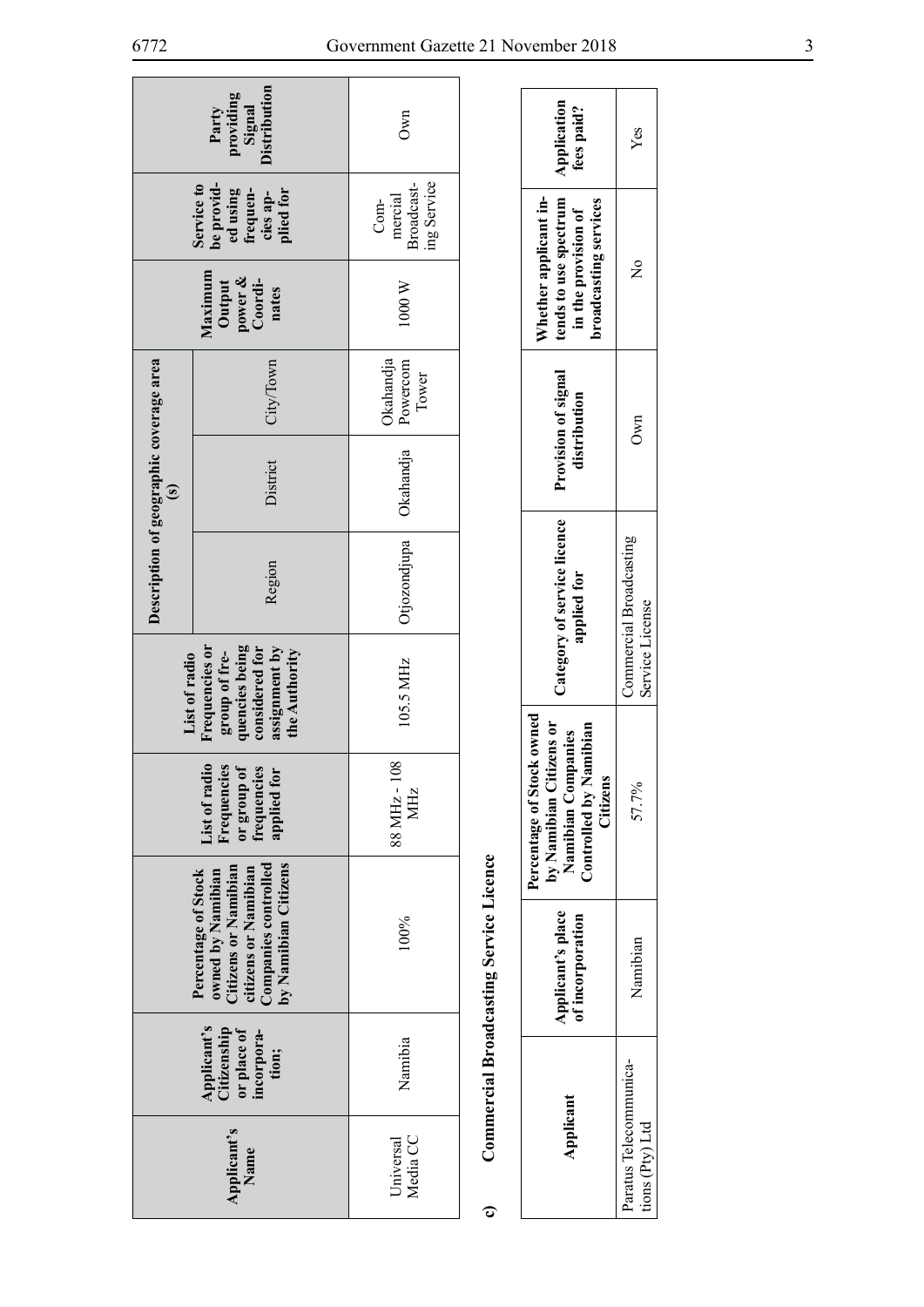| License Fees<br><b>Outstanding</b>                                                                                                                                            | $\frac{c}{Z}$                              |
|-------------------------------------------------------------------------------------------------------------------------------------------------------------------------------|--------------------------------------------|
| Licensee intends<br>ervice intended<br>of broadcasting<br>in the provision<br>to use spectrum<br>to be provided<br>Whether                                                    | Yes                                        |
| Party providing Signal<br>Distribution                                                                                                                                        | 0 <sub>wh</sub>                            |
| Setting out Broadcasting and<br><b>Telecommunication Service</b><br>Service License as contem-<br>Category of Broadcasting<br>plated in the Regulations<br>License categories | Commercial Broadcasting<br>Service License |
| Companies controlled<br>Citizens or Namibian<br>citizens or Namibian<br>by Namibian Citizens<br>Percentage of Stock<br>owned by Namibian                                      | 100%                                       |
| of incorporation;<br>Applicant's Citi-<br>zenship or place                                                                                                                    | Namibia                                    |
| <b>Applicant's Name</b>                                                                                                                                                       | Universal Media CC                         |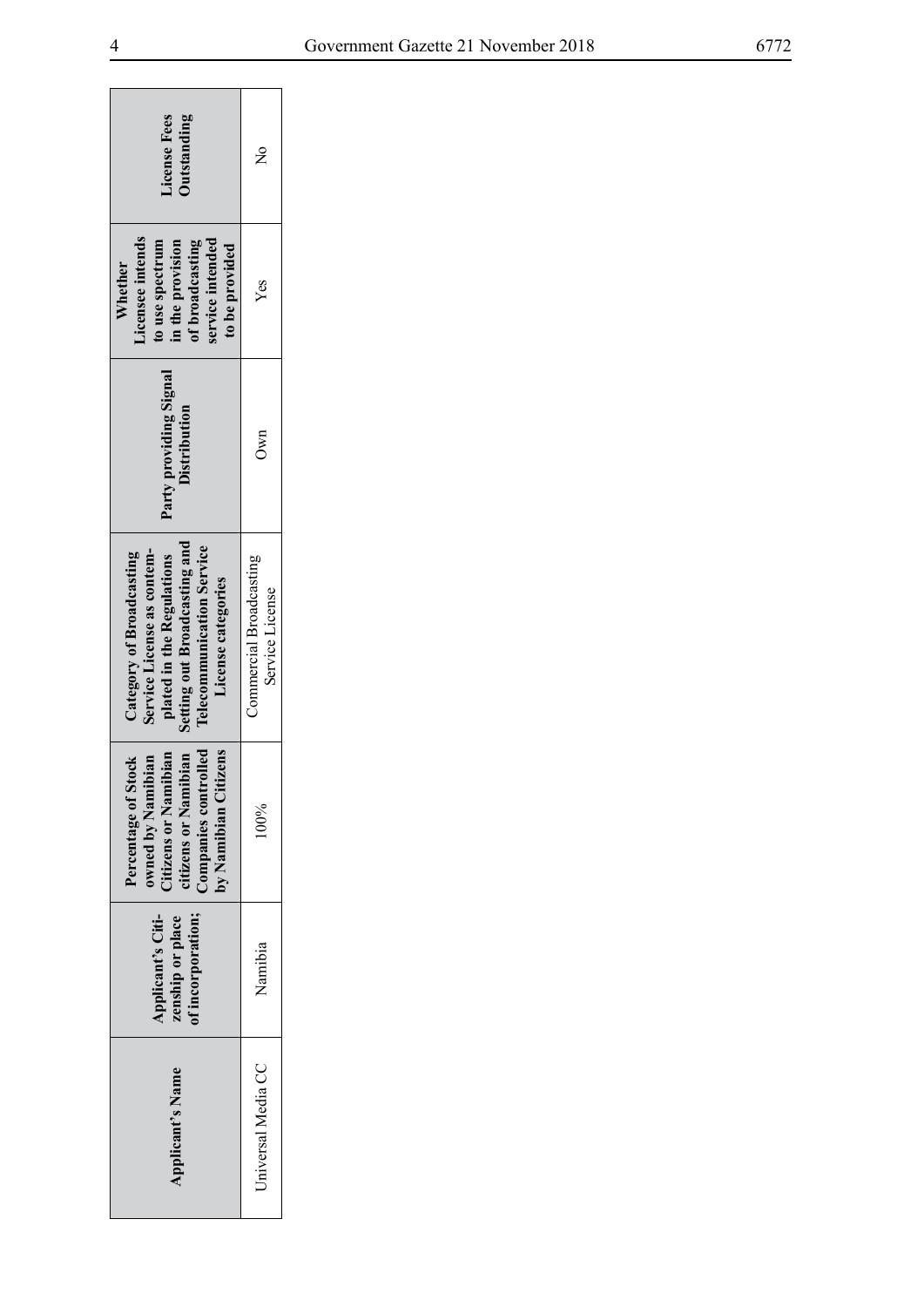The public may submit comments in writing to the Authority within a period of fourteen (14) days from the date of publication of this notice in the *Gazette.*

The applicant may submit written reply comments within fourteen (14) days from the due date of the written public comments.

All written submissions must contain the name and contact details of the person making the written submissions and the name and contact details of the person for whom the written submission is made, fi different and be clear and concise.

All written submissions and reply comments must be made either physically or electronically –

- (1) by hand to the head offices of the Authority, namely Communication House, 56 Robert Mugabe Avenue, Windhoek;
- (2) by post to the head offices of the Authority, namely Private Bag 13309, Windhoek 9000;
- (3) by electronic mail to the following address: legal@cran.na;
- (4) by facsimile to the following facsimile number: +264 61 222790; or
- (5) by fax to e-mail to: 088642748.

# **F. K. MBANDEKA CHIEF EXECUTIVE OFFICER COMMUNICATIONS REGULATORY AUTHORITY OF NAMIBIA**

# **COMMUNICATIONS REGULATORY AUTHORITY OF NAMIBIA**

 $\overline{\phantom{a}}$  , where  $\overline{\phantom{a}}$ 

No. 669 2018

# NOTICE IN TERMS OF THE REGULATIONS REGARDING THE SUBMISSIONS OF INTERCONNECTION AGREEMENTS AND TARIFFS

The Communications Regulatory Authority of Namibia, in terms of Section 53(10) of the Communications Act, 2009 (Act No. 8 of 2009) read with regulation 8(1) of the Regulations regarding the Submission of Interconnection Agreements and Tariffs, published in Government Gazette No. 4714, General Notice No. 126, dated 18 May 2011, herewith gives notice that the following Licensees have filed tariffs with the Authority:

- **a) MTN Business Solutions** (**Pty) Ltd**, as set out in **Schedule 1**;
- **b) Mobile Telecommunications Limited,** as set out in **Schedule 2**;
- **c) Telecom Namibia Limited,** as set out in **Schedule 3**;
- **d) Mobile Telecommunications Limited,** as set out in **Schedule 4**.
- **e) Telecom Namibia Limited,** as set out in **Schedule 5**.

Any person may examine copies of the tariffs submitted at the head offices of the Authority during normal business hours and copies may be made on payment of a fee determined by the Authority. Copies are also available at www.cran.na where copies may be downloaded free of charge.

The public may submit in writing to the Authority written comments within fourteen (14) days from the date of publication of this notice in the *Gazette*.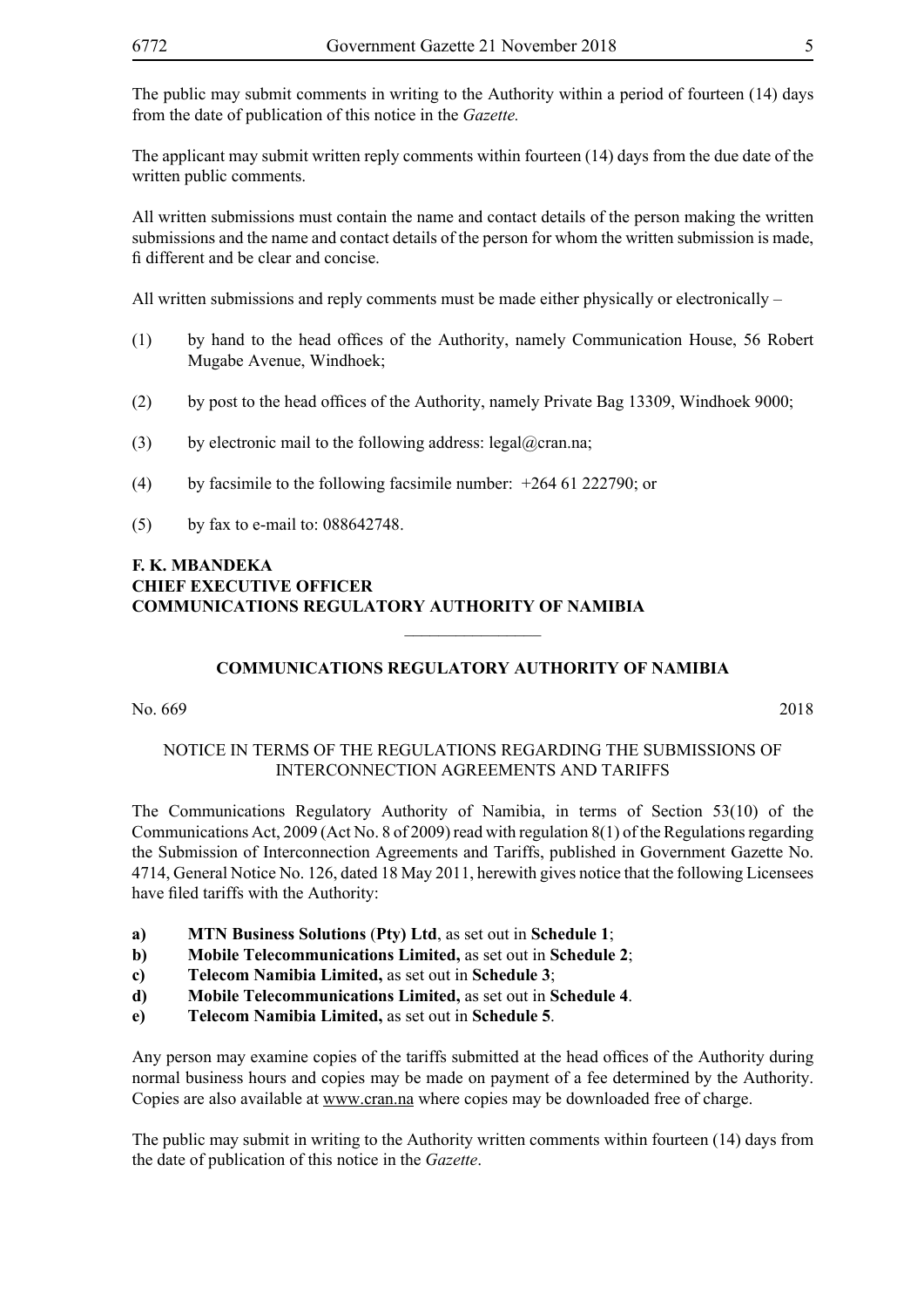The Licensees may submit, in writing to the Authority, a response to any written comments within fourteen (14) days from the lapsing of the time to submit written submissions.

All written submissions must contain the name and contact details of the person making the written submissions and the name and contact details of the person for whom the written submissions is made, if different and be clear and concise.

All written submissions and reply comments must be made either physically or electronically –

- (1) by hand to the head offices of the Authority, namely Communication House, 56 Robert Mugabe Avenue, Windhoek;
- (2) by post to Private Bag 13309, Windhoek 9000;
- (3) by electronic mail to the following address: <u>legal@cran.na</u>; and
- (4) by facsimile to the following facsimile number:  $+264$  61 222790.
- (5) by fax to e-mail to: 0886550852

# **F. K. MBANDEKA CHIEF EXECUTIVE OFFICER COMMUNICATIONS REGULATORY AUTHORITY OF NAMIBIA**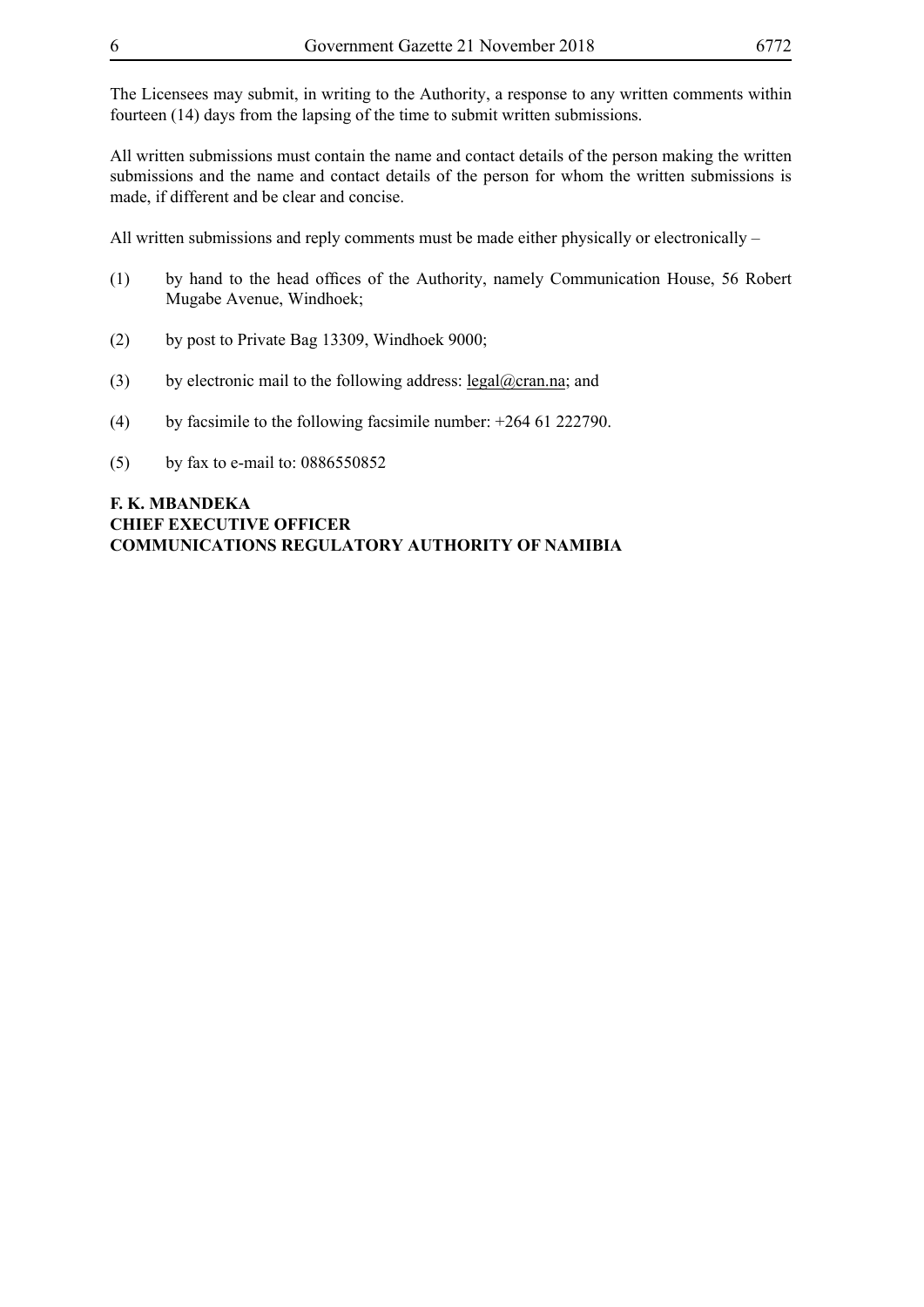#### **SUBMISSION OF PROPOSED NEW VOICE TARIFFS BY MTN BUSINESS SOLUTIONS (PTY) LTD, COMMUNICATIONS ACT, 2009**

| <b>MTN Voice Tariffs</b>     |               |                                          |        |                                          |  |  |  |  |
|------------------------------|---------------|------------------------------------------|--------|------------------------------------------|--|--|--|--|
| <b>International Voice</b>   |               | Via MTN & Other Prefered Interconnection |        | Via Telecom Namibia Interconnection only |  |  |  |  |
| <b>Benin - Mobile MTN</b>    |               | Rate/Minute                              |        | Rate/Minute                              |  |  |  |  |
| <b>YellowConnect - MTN</b>   | <b>Retail</b> | <b>Retail Wholesale</b>                  | Retail | <b>Retail Wholesale</b>                  |  |  |  |  |
| Afghanistan - Mobile MTN     | 6.37          | 6.22                                     | 4.33   | 3.89                                     |  |  |  |  |
| Benin - Mobile MTN           | 7.97          | 7.78                                     | 5.92   | 5.33                                     |  |  |  |  |
| Cameroon - Mobile MTN        | 7.37          | 7.2                                      | 5.33   | 4.79                                     |  |  |  |  |
| Congo Republic - Mobile MTN  | 7.74          | 7.56                                     | 5.7    | 5.13                                     |  |  |  |  |
| Ghana - Mobile MTN           | 6.18          | 6.03                                     | 4.13   | 3.72                                     |  |  |  |  |
| Guinea-Bissau - Mobile MTN   | 7.83          | 7.65                                     | 5.78   | 5.2                                      |  |  |  |  |
| Ivory Coast - Mobile MTN     | 6.88          | 6.72                                     | 4.83   | 4.35                                     |  |  |  |  |
| Nigeria - Mobile MTN         | 3.79          | 3.7                                      | 1.74   | 1.57                                     |  |  |  |  |
| Rwanda - Mobile MTN          | 6.76          | 6.61                                     | 4.72   | 4.25                                     |  |  |  |  |
| South Africa - MTN           | 3.31          | 3.24                                     | 1.27   | 1.14                                     |  |  |  |  |
| Sudan - Mobile MTN           | 5.00          | 4.89                                     | 2.95   | 2.66                                     |  |  |  |  |
| Zambia - Mobile MTN          | 9.31          | 9.09                                     | 7.26   | 6.54                                     |  |  |  |  |
| Afghanistan - Mobile         | 5.79          | 5.65                                     | 3.74   | 3.37                                     |  |  |  |  |
| Angola (Mobile)              | 4.7           | 4.59                                     | 2.66   | 2.39                                     |  |  |  |  |
| Benin - Mobile               | 8.17          | 7.98                                     | 6.12   | 5.51                                     |  |  |  |  |
| Botswana - Mobile Mascom     | 6.23          | 6.09                                     | 4.19   | 3.77                                     |  |  |  |  |
| Cameroon - Mobile            | 8.57          | 8.37                                     | 6.52   | 5.87                                     |  |  |  |  |
| Congo Republic - Mobile      | 10.3          | 10.06                                    | 8.25   | 7.43                                     |  |  |  |  |
| Ghana - Mobile               | 6.49          | 6.34                                     | 4.44   |                                          |  |  |  |  |
| Guinea-Bissau - Mobile       | 11.09         | 10.83                                    | 9.04   | 8.14                                     |  |  |  |  |
| Ivory Coast - Mobile         | 8.41          | 8.21                                     | 6.36   | 5.72                                     |  |  |  |  |
| Nigeria - Mobile             | 4             | 3.91                                     | 1.95   | 1.76                                     |  |  |  |  |
| Rwanda - Mobile              | 6.87          | 6.71                                     | 4.83   | 4.34                                     |  |  |  |  |
| South Africa -               | 5.43          | 5.3                                      | 3.38   | 3.04                                     |  |  |  |  |
| South Sudan                  | 8.13          | 7.94                                     | 6.08   | 5.47                                     |  |  |  |  |
| Sudan - Mobile               | 8.67          | 8.47                                     | 6.62   | 5.96                                     |  |  |  |  |
| Zambia - Mobile              | 9.8           | 9.57                                     | 7.75   | 6.97                                     |  |  |  |  |
| Zimbabwe                     | 9.57          | 9.34                                     | 7.52   | 6.77                                     |  |  |  |  |
| Germany (Mobile)             | 2.76          | 2.69                                     | 0.71   | 0.64                                     |  |  |  |  |
| UK (Mobile)                  | 5.86          | 5.72                                     | 3.81   | 3.43                                     |  |  |  |  |
| Netherlands (Mobile)         | 6.07          | 5.93                                     | 4.02   | 3.62                                     |  |  |  |  |
| Sweden (Mobile               | 2.68          | 2.61                                     | 0.63   | 0.57                                     |  |  |  |  |
| Spain (Mobile)               | 7.27          | 7.1                                      | 5.22   | 4.7                                      |  |  |  |  |
| Switzerland (Mobile)         | 10.04         | 9.8                                      | 7.99   | 7.19                                     |  |  |  |  |
| Australia (Mobile)           | 2.81          | 2.75                                     | 0.77   | 0.69                                     |  |  |  |  |
| France (Mobile)              | 8.1           | 7.91                                     | 6.05   | 5.44                                     |  |  |  |  |
| Kenya (Mobile)               | 6.45          | 6.3                                      | 4.4    | 3.96                                     |  |  |  |  |
| USA (Fixed & Mobile)         | 2.98          | 2.91                                     | 0.94   | 0.84                                     |  |  |  |  |
| Rest of WORLD (excl INMARSA) | 112.2         | 109.57                                   | 110.15 | 99.14                                    |  |  |  |  |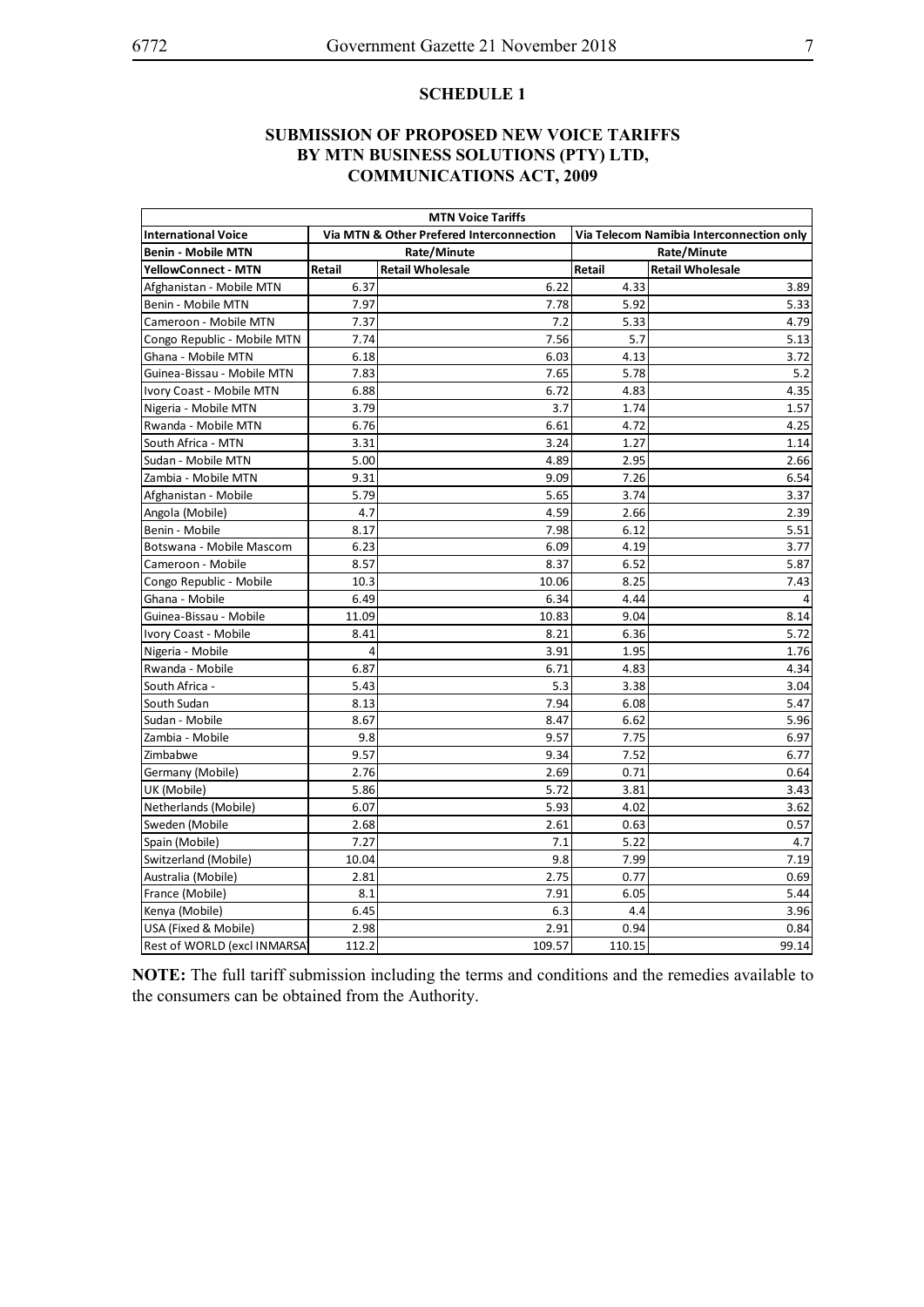# **SUBMISSION OF PROPOSED TARIFFS BY MOBILE TELECOMMUNICATIONS LIMITED COMMUNICATIONS ACT, 2009**

| Country            | <b>SMS-IW</b> | <b>Suggested new Tariff in NS</b> |
|--------------------|---------------|-----------------------------------|
| Angola             | <b>BICS</b>   | 0.99                              |
| South Africa       | <b>BICS</b>   | 0.99                              |
| Malawi             | <b>BICS</b>   | 0.99                              |
| Australia          | Direct        | 1.29                              |
| Austria            | Direct        | 1.29                              |
| <b>Botswana</b>    | <b>BICS</b>   | 1.29                              |
| Philippines        | Direct        | 1.29                              |
| Belgium            | <b>BICS</b>   | 1.29                              |
| France             | <b>BICS</b>   | 1.29                              |
| Sweden             | <b>BICS</b>   | 1.29                              |
| Portugal           | Direct        | 1.29                              |
| <b>Ivory Coast</b> | <b>BICS</b>   | 1.29                              |
| Germany            | Direct        | 1.29                              |
| Spain              | Direct        | 1.29                              |
| Italy              | Direct        | 1.29                              |
| Switzerland        | Direct        | 1.29                              |
| Estonia            | <b>BICS</b>   | 1.29                              |
| Armenia            | <b>BICS</b>   | 1.29                              |
| <b>Brazil</b>      | <b>BICS</b>   | 1.29                              |
| New Zealand        | <b>BICS</b>   | 1.29                              |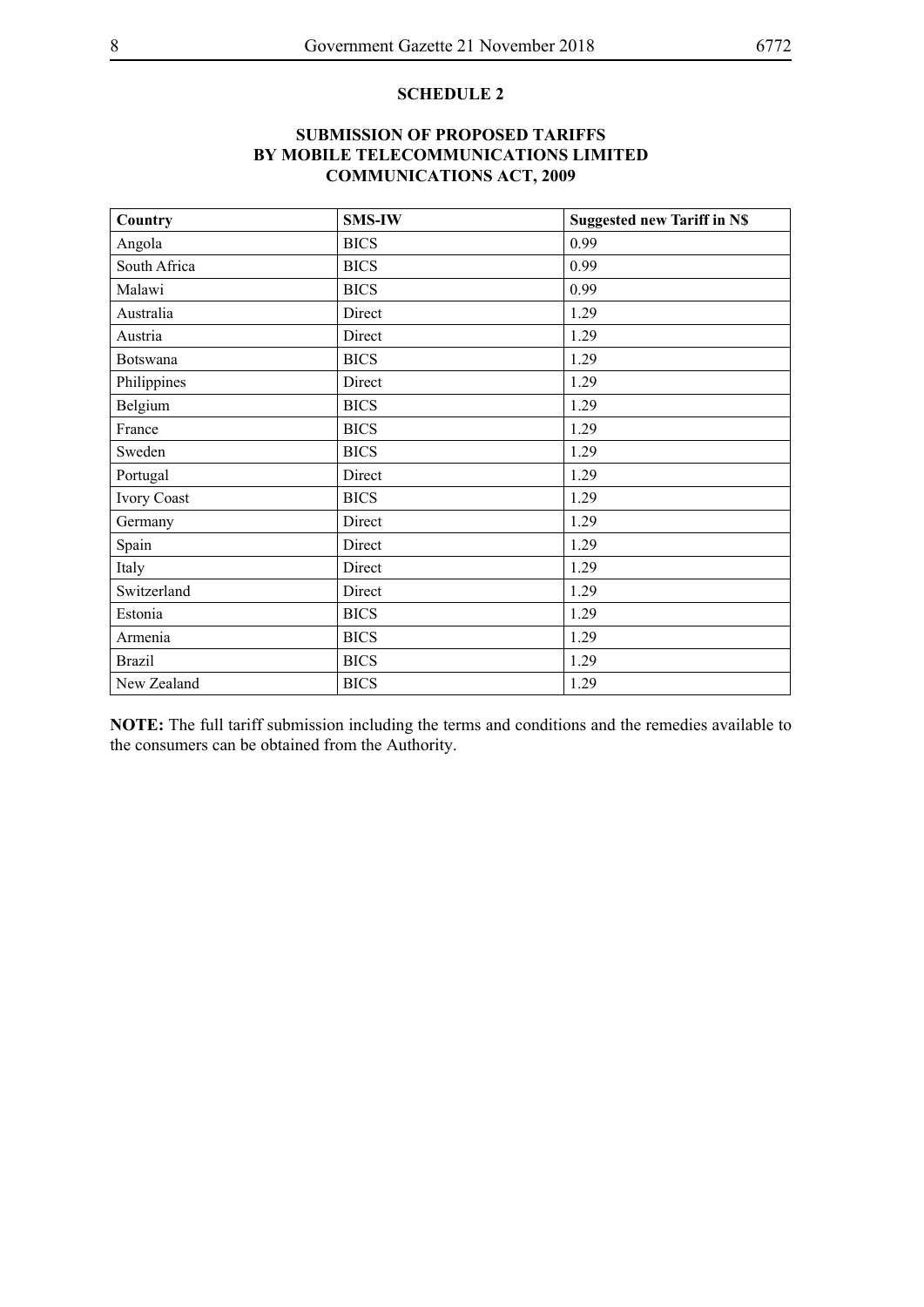# **SUBMISSION OF PROPOSED TARIFFS BY TELECOM NAMIBIA LIMITED COMMUNICATIONS ACT, 2009**

|                                                  | <b>SPEEDLINK LITEPLUS ASSYMETRIC</b> |        |                |        |                |                |          |       |          |       |           |           |
|--------------------------------------------------|--------------------------------------|--------|----------------|--------|----------------|----------------|----------|-------|----------|-------|-----------|-----------|
| <b>PACKAGE</b>                                   |                                      |        | 15 Meg         |        | 25 Meg         |                | 50 Meg   |       | 75 Meg   |       | 100 Meg   | $120$ Meg |
| <b>DOWNLINK SPEED UP TO</b>                      |                                      | 15 Meg |                |        | 25 Meg         |                | 50 Meg   |       | 75 Meg   |       | $100$ Meg | $120$ Meg |
| <b>UPLINK SPEED UP TO</b>                        |                                      | 7 Meg  |                | 10 Meg |                |                | 15 Meg   |       | 25 Meg   |       | 35 Meg    | 40 Meg    |
| <b>PROPOSED PRICE 12</b><br><b>MONTHS</b>        |                                      |        | 1,829          |        | 2,106<br>2,741 |                | 3,423    |       |          | 4,101 | 4,638     |           |
| <b>PROPOSED PRICE 24</b><br><b>MONTHS</b>        |                                      |        | 1,646<br>1,895 |        |                | 3,081<br>2,467 |          |       | 3,691    | 4,174 |           |           |
| <b>PROPOSED PRICE 36</b><br><b>MONTHS</b>        |                                      | 1,554  |                | 1,790  |                |                | 2,330    | 2,909 |          | 3,486 |           | 3,942     |
| <b>SPEEDLINK LITEPLUS SYMMETRIC</b>              |                                      |        |                |        |                |                |          |       |          |       |           |           |
| <b>PACKAGE</b>                                   | 15 Meg                               |        | 2 Meg          |        | 5 Meg          |                | $10$ Meg |       | 15 Meg   |       | 25 Meg    | 50 Meg    |
| <b>DOWNLINK</b><br><b>SPEED UP TO</b>            | 15 Meg                               |        | 2 Meg          |        | 5 Meg          |                | $10$ Meg |       | $15$ Meg |       | 25 Meg    | 50 Meg    |
| <b>UPLINK SPEED UP</b><br>TО                     | 1 Meg                                |        | 2 Meg          |        | 5 Meg          |                | $10$ Meg |       | 15 Meg   |       | 25 Meg    | 50 Meg    |
| <b>PROPOSED PRICE</b><br>862<br><b>12 MONTHS</b> |                                      |        | 887            | 975    |                | 1,859          |          |       | 2,082    |       | 2,493     | 3,435     |
| <b>PROPOSED PRICE</b><br><b>24 MONTHS</b>        | 776                                  |        | 798            |        | 878            |                | 1,674    |       | 1,874    |       | 2,244     | 3,092     |
| <b>PROPOSED PRICE</b><br><b>36 MONTHS</b>        | 733                                  |        | 754            |        | 829            |                | 1,581    |       | 1,770    |       | 2,119     | 2,920     |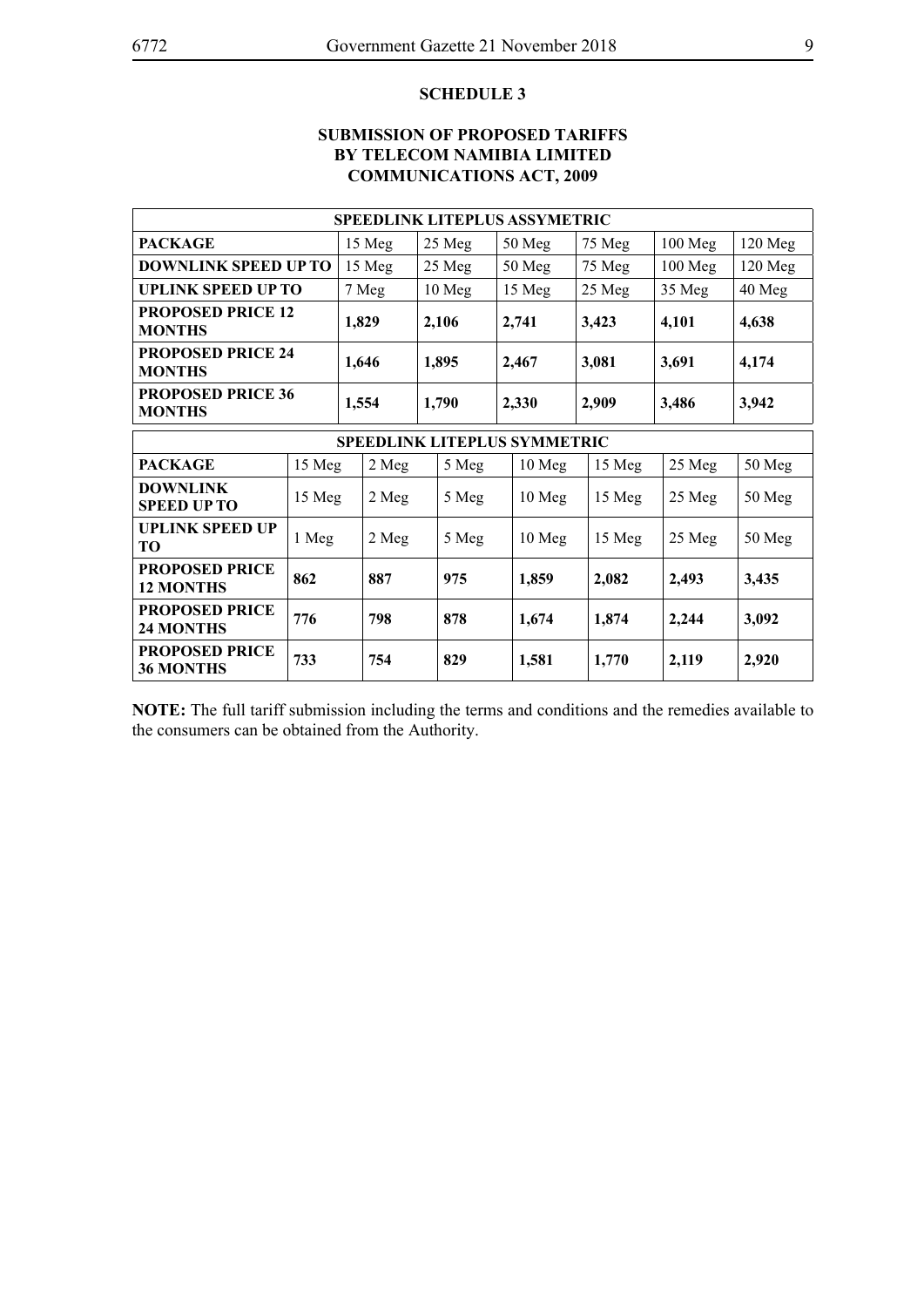### **SUBMISSION OF PROPOSED TARIFFS BY MOBILE TELECOMMUNICATIONS LIMITED COMMUNICATIONS ACT, 2009**

# **AWEH O'YEAH ADDITIONAL NEW BUNDLES**

|                 | Promotional Data MB | Permanent Data MB | N\$   |
|-----------------|---------------------|-------------------|-------|
| Social Media MB | 2510                | 2500              | 19.44 |
| Social Media MB | 3010                | 3000              | 19.22 |
|                 | Promotional Data MB | Permanent Data MB | N\$   |
| Data MB         | 2510                | 2500              | 27.64 |
| Data MB         | 3010                | 3000              | 27.76 |

#### **ADDITIONAL FREE MIDNIGHT TO MORNING DATA (HAPPY HOUR)**

| If you purchase Aweh O'yeah this Amount | You qualify for this |
|-----------------------------------------|----------------------|
| $\vert$ N\$ 45.00 – N\$ 59.99           | 5 Gigs               |
| $\vert$ N\$ 60.00 – N\$ 89.00           | 7 Gigs               |
| $NS 90.00 +$                            | 10 Gigs              |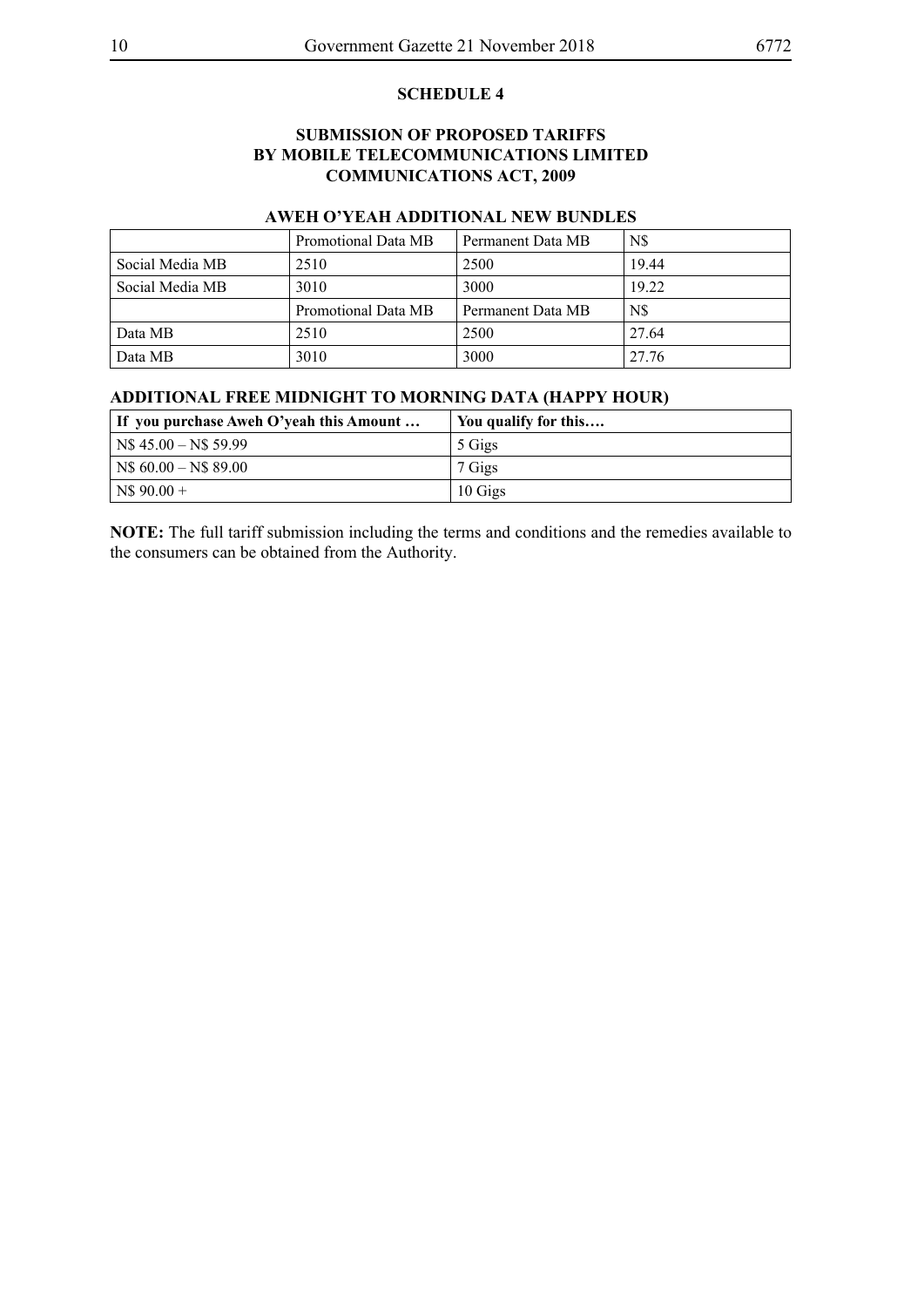| <b>A G ELECTRIC</b> | <b>DOWN THE PROPERTY OF A REAL AND A REAL AND A REAL AND DV CONTRACT DV CONTRACT OF A REAL AND A SAME OF A REAL AND DV CONTRACT DV CONTRACT OF A REAL AND DV CONTRACT OF A REAL AND DV CONTRACT OF A REAL AND DV CONTRACT OF A R</b><br>SUBMISSION OF PROPOSI<br>; |  |
|---------------------|--------------------------------------------------------------------------------------------------------------------------------------------------------------------------------------------------------------------------------------------------------------------|--|
|---------------------|--------------------------------------------------------------------------------------------------------------------------------------------------------------------------------------------------------------------------------------------------------------------|--|

|                                    |                                            |                           |                      |           |                                  |                                |                      |                      | <b>ANNEXURE</b>      |                       |                       |                      |                                  |                 |                                     |           |           |              |                                                            |           |
|------------------------------------|--------------------------------------------|---------------------------|----------------------|-----------|----------------------------------|--------------------------------|----------------------|----------------------|----------------------|-----------------------|-----------------------|----------------------|----------------------------------|-----------------|-------------------------------------|-----------|-----------|--------------|------------------------------------------------------------|-----------|
|                                    |                                            |                           |                      |           |                                  | National Express Route Pricing |                      |                      |                      |                       |                       |                      |                                  |                 | National Express Route Pricing      |           |           |              |                                                            |           |
|                                    |                                            |                           | 冨                    | 2xE1      | 3xE1                             | 4xE1                           | 5xE1                 | 8xE1<br>7xE1         | 17xE1                |                       | DS3<br>$21\times E1$  |                      | STM1                             | $2 \times$ STM1 | STM4                                | 2 x STM4  | 3 x STM4  | <b>STM16</b> | 2 x STM 16                                                 | STM64     |
| Central<br>From                    | WACS/Walvis Bay                            | Unprotected<br>Protection | MRC (In N\$<br>13765 | 23 401    | 34414<br>MRC (In NS) MRC (In NS) | <b>C</b> (In N\$<br>44738<br>Ī | MRC (In N\$<br>50245 | MRC (In N\$<br>50933 | MRC (In N\$<br>68829 | MRC (In N\$)<br>72270 | MRC (In N\$)<br>85348 | MRC (In N\$<br>96360 | MRC (In NS, MRC (In NS)<br>11418 | 182690          | MRC (In N\$ MRC (In N\$)<br>262 617 | 420 187   | 498973    | 604020       | MRC (In NS, MRC (In NS, MRC (In NS) MRC (In NS)<br>966 432 | 1268 442  |
| Central                            | WACS/Walvis Bay                            | Protetcted                | 16311                | 27729     | 40779                            | 53 012                         | 59537                | 60353                | 81558                | 85636                 | 101132                | 14181                | 149823                           | 239716          | 344 592                             | 551 348   | 654726    | 792563       | 268 102                                                    | 1664383   |
| Central                            | North Eastern Border                       | Unprotectec               | 16 658               | 28318     | 41 645                           | 54 138                         | 60801                | 61 634               | 83 290               | 87 454                | 103279                | 116 606              | 154 672                          | 247 475         | 355746                              | 569 194   | 675918    | 818216       | 1 309 147                                                  | 1718255   |
| Central                            | North Eastern Border                       | Protected                 | 22096                | 37563     | 55240                            | 71812                          | 80650                | 81755                | 110480               | 116004                | 136995                | 154 672              | 230 804                          | 369 287         | 530850                              | 849 361   | 008616    | 1220957      | 1953531                                                    | 2564010   |
| Central                            | National East                              | Unprotected               | 12026                | 20 444    | 30066                            | 39085                          | 43896                | 44 497               | 60 132               | 63138                 | 74563                 | 84184                | 89829                            | 143727          | 206 608                             | 330 573   | 392 556   | 475199       | 760319                                                     | 616 266   |
| Central                            | National East                              | Protected                 | 12832                | 21815     | 32082                            | 41706                          | 46839                | 47 481               | 64 164               | 67 372                | 79563                 | 89829                | 101 119                          | 161791          | 232575                              | 372120    | 441 893   | 534923       | 855877                                                     | 1 123 338 |
| Central                            | Eastem Border                              | Unprotected               | 14114                | 23 994    | 35 286                           | 45872                          | 51 518               | 52223                | 70572                | 74 101                | 87510                 | 98801                | 119063                           | 190 502         | 273846                              | 438 154   | 520308    | 629 847      | 1007755                                                    | 1322679   |
| Central                            | Eastern Border                             | Protected                 | 16817                | 28589     | 42044                            | 54 657                         | 61384                | 62 225               | 84088                | 88 29 2               | 104269                | 117 723              | 156906                           | 251050          | 360884                              | 577 415   | 685 681   | 830035       | 1328056                                                    | 1743073   |
| Central                            | Southern Border                            | Unprotected               | 16323                | 27749     | 40808                            | 53050                          | 59 580               | 60396                | 81616                | 85 697                | 101 204               | 114 263              | 149986                           | 239 978         | 344 969                             | 551 950   | 655 441   | 793 429      | 1 269 486                                                  | 166620    |
| Central                            | Southern Border                            | Protected                 | 21235                | 36 099    | 53087                            | 69014                          | 77508                | 78570                | 106175               | 111 484               | 131657                | 148 646              | 218752                           | 350003          | 503 129                             | 805 007   | 955 946   | 1 157 198    | 1851517                                                    | 2430 117  |
| Central                            | Northern Border                            | Unprotected               | 15918                | 27 061    | 39796                            | 51735                          | 58 IOZ               | 58898                | 79 592               | 83572                 | 98695                 | 111 429              | 144319                           | 230 911         | 331935                              | 531096    | 630 677   | 763 451      | 1221522                                                    | 1 603 248 |
| Central                            | Northern Border                            | Protected                 | 20425                | 34723     | 51064                            | 66 383                         | 74553                | 75574                | 102128               | 107 234               | 126638                | 142979               | 207 418                          | 331869          | 477062                              | 763 299   | 906 418   | 1097243      | 1755589                                                    | 2 304 21  |
| Central                            | National North East and Far Nc Unprotected |                           | 15029                | 25550     | 37 573                           | 48846                          | 54857                | 55 609               | 75147                | 78905                 | 93183                 | 105 206              | 131873                           | 210997          | 303 309                             | 485 295   | 576287    | 697611       | 1116178                                                    | 1464984   |
| Central                            | National North East and Far Nc Protected   |                           | 18839                | 32026     | 47097                            | 61 227                         | 68762                | 69 704               | 94195                | 98905                 | 116802                | 131873               | 185 207                          | 296331          | 425 976                             | 681 563   | 809 356   | 979 746      | 1567595                                                    | 2057 468  |
| Central                            | Regional South                             | Unprotected               | 14804                | 25168     | 37012                            | 48 115                         | 54037                | 54777                | 74024                | 77725                 | 91789                 | 103633               | 128727                           | 205963          | 296073                              | 473717    | 562539    | 680968       | 1 089 549                                                  | 1430033   |
| Central                            | Regional South                             | Protected                 | 18389                | 31262     | 45974                            | 59766                          | 67122                | 68 041               | 91948                | 96545                 | 114015                | 128 727              | 178914                           | 286 263         | 411504                              | 658 407   | 781858    | 946 460      | 1514336                                                    | 1987 566  |
| WACS                               | North Eastern Border                       | Unprotected               | 17977                | 30 561    | 44943                            | 58426                          | 65617                | 66 51 6              | 89887                | 94381                 | 111460                | 125 842              | 173144                           | 277031          | 398232                              | 637 172   | 756 642   | 915935       | 465496                                                     | 1923 463  |
| <b>WACS</b>                        | North Eastern Border                       | Protected                 | 24734                | 42049     | 61837                            | 80 388                         | 90282                | 91519                | 123 674              | 129858                | 153356                | 173144               | 267 749                          | 428398          | 615823                              | 985 317   | 1170064   | 1416393      | 2 266 229                                                  | 2974426   |
| NACS                               | Eastem Border                              | Unprotected               | 15434                | 26 237    | 38585                            | 50 160                         | 56 334               | 57105                | 77 170               | 81028                 | 95690                 | 108038               | 137 536                          | 220057          | 316332                              | 506 132   | 601 032   | 727565       | 1 164 105                                                  | 1 527 887 |
| WACS                               | Eastem Border                              | Protected                 | 19456                | 33076     | 48641                            | 63233                          | 71016                | 71989                | 97 282               | 102146                | 120630                | 136 195              | 193850                           | 310161          | 445857                              | 713371    | 847 128   | 1025471      | 1640754                                                    | 2 153 490 |
| WACS                               | Southern Border                            | Unprotected               | 1847                 | 31 401    | 46 178                           | 60032                          | 67 421               | 68 344               | 92357                | 96975                 | 114523                | 129 300              | 180061                           | 288 098         | 414 140                             | 662 625   | 786867    | 952 524      | 1524038                                                    | 2000300   |
| WACS                               | Southern Border                            | Protected                 | 25 531               | 43 403    | 63828                            | 82977                          | 93190                | 94 466               | 127657               | 134040                | 158295                | 178720               | 278901                           | 446 242         | 641 473                             | 1026357   | 1218799   | 1475388      | 2 360 621                                                  | 3098315   |
| NACS                               | Northern Border                            | Unprotected               | 15813                | $26\ 883$ | 39534                            | 51 394                         | 57720                | 58 511               | 79 069               | 83022                 | 98045                 | 110696               | 142853                           | 228565          | 328 563                             | 525 701   | 624 270   | 755 695      | 1 209 112                                                  | 1586960   |
| WACS                               | Northern Border                            | Protected                 | 20216                | 34367     | 50540                            | 65 702                         | 73788                | 74799                | 101080               | 106134                | 125340                | 141 512              | 204 485                          | 327 177         | 470317                              | 752 508   | 893 603   | 1081730      | 1730769                                                    | 2 271 634 |
| <b>NACS</b>                        | National Far North                         | Unprotected               | 15739                | 26 757    | 39349                            | 51 154                         | 57450                | 58237                | 78 698               | 82633                 | 97586                 | 110178               | 141816                           | 226906          | 326177                              | 521884    | 619738    | 750 209      | 1 200 334                                                  | 1095957   |
| WACS                               | National Far North                         | Protected                 | 20259                | 34 44 1   | 50648                            | 65843                          | 73947                | 74960                | 101 297              | 106362                | 125608                | 141816               | 205093                           | 328148          | 471713                              | 754742    | 896 256   | 1084942      | 1735907                                                    | 1 584 958 |
| Southern Border                    | Far Northern Border                        | Unprotected               | 20955                | 35 623    | 52388                            | 68104                          | 76 486               | 77534                | 104776               | 110015                | 129922                | 146 686              | 214833                           | 343733          | 494117                              | 790 588   | 938 823   | 1136470      | 1818352                                                    | 2 386 587 |
| Southern Border                    | Far Northern Border                        | Protected                 | 30 499               | 51848     | 76 247                           | 99 121                         | 111321               | 112846               | 152495               | 160119                | 189093                | 213 493              | 348 446                          | 557513          | 801 426                             | 1 282 282 | 1522710   | 1843 280     | 2949 249                                                   | 3870889   |
| Southern Border                    | Eastern Border                             | Unprotected               | 1841                 | 31300     | 46029                            | 59838                          | 67203                | 68 123               | 92058                | 96 661                | 114153                | 128882               | 179225                           | 286760          | 412217                              | 659 548   | 783213    | 948 100      | 1516961                                                    | 199101    |
| Southern Border                    | Eastern Border                             | Protected                 | 25 220               | 42874     | 63051                            | 81966                          | 92055                | 93316                | 126 102              | 132 407               | 156367                | 176543               | 274547                           | 439 276         | 631 460                             | 1010336   | 1 199 774 | 1 452 358    | 2 323 773                                                  | 3049952   |
| Southern Border                    | Northern Border                            | Unprotected               | 20 208               | 34 353    | 50520                            | 65 676                         | 73759                | 74769                | 101040               | 106092                | 125289                | 141 456              | 204 372                          | 326995          | 470055                              | 752089    | 893106    | 08  128      | 729805                                                     | 2 270 37  |
| Southern Border                    | Northern Border                            | Protected                 | 28812                | 48 982    | 72032                            | 93 642                         | 105167               | 106 608              | 144064               | 151 268               | 178640                | 201690               | 324 841                          | 519747          | 747 136                             | 1 195 418 | 1419 559  | 1718414      | 2749 462                                                   | 3 608 669 |
| National South                     | North Eastern Border                       | <b>Unprotected</b>        | 20665                | 35 131    | 51 664                           | 67163                          | 75 429               | 76463                | 103328               | 108 495               | 128127                | 144660               | 210780                           | 337 248         | 484794                              | 775671    | 921 109   | 115027       | 1784044                                                    | 2 341 558 |
| National South                     | North Eastern Border                       | Protected                 | 29919                | 50863     | 74799                            | 97239                          | 109 207              | 110703               | 149 599              | 157079                | 185503                | 209 439              | 340 339                          | 544 543         | 782780                              | 1252449   | 1 487 283 | 1800395      | 2880633                                                    | 3780831   |
| National South                     | Eastern Border                             | Unprotected               | 18122                | 30807     | 45 305                           | 58897                          | 66146                | 67 052               | 90 611               | 95141                 | 112358                | 126855               | 175171                           | 280 274         | 402 894                             | 644 631   | 765500    | 926 658      | 1 482 653                                                  | 1945 982  |
| National South                     | Eastern Border                             | Protected                 | 24 641               | 41890     | 61 603                           | 80084                          | 89 941               | 91 173               | 123 207              | 129367                | 152777                | 172 490              | 266 441                          | 426305          | 612814                              | 980 503   | 1164347   | 1 409 473    | 2 255 157                                                  | 2959894   |
| National South                     | Far Northern Border                        | Unprotected               | 19918                | 33 861    | 49796                            | 64735                          | 72702                | 73 698               | 99 592               | 104572                | 123 494               | 139 429              | 200 318                          | 320510          | 460733                              | 737 173   | 875 393   | 1 059 686    | 1 695 498                                                  | 2 225 341 |
| National South                     | Far Northern Border                        | Protected                 | 28233                | 47 997    | 70584                            | 91760                          | 103053               | 104465               | 141 169              | 148228                | 175050                | 197 637              | 316735                           | 506776          | 728 491                             | 1165585   | 384 132   | 1675529      | 2 680 846                                                  | 3 518 611 |
| Eastern Border                     | Northern Border                            | Unprotected               | 15964                | 27 139    | 39 910                           | 51883                          | 58269                | 59067                | 79 821               | 83812                 | 98978                 | 111749               | 144 959                          | 231934          | 333 406                             | 533 450   | 633 472   | 766834       | 1 226 935                                                  | 1610353   |
| Eastern Border                     | Northern Border                            | Protected                 | 20516                | 34878     | 51 292                           | 66 680                         | 74886                | 75912                | 102 584              | 107 714               | 127 205               | 143618               | 208 697                          | 333916          | 480004                              | 768007    | 912008    | 1104010      | 766416                                                     | 2318421   |
| National North-Eas Northern Border |                                            | Unprotected               | 17021                | 28936     | 42554                            | 55320                          | 62128                | 62979                | 85108                | 89363                 | 105533                | 19151                | 159762                           | 255 620         | 367 453                             | 587 926   | 698162    | 845 143      | 352 230                                                    | 1774801   |
| National North-Eas Northern Border |                                            | Protected                 | 22 375               | 38038     | 55938                            | 72720                          | 81670                | 82789                | 11187                | 11747                 | 138728                | 156 629              | 234718                           | 375548          | 539 851                             | 863762    | 1025717   | 1 241 658    | 1986 653                                                   | 2607483   |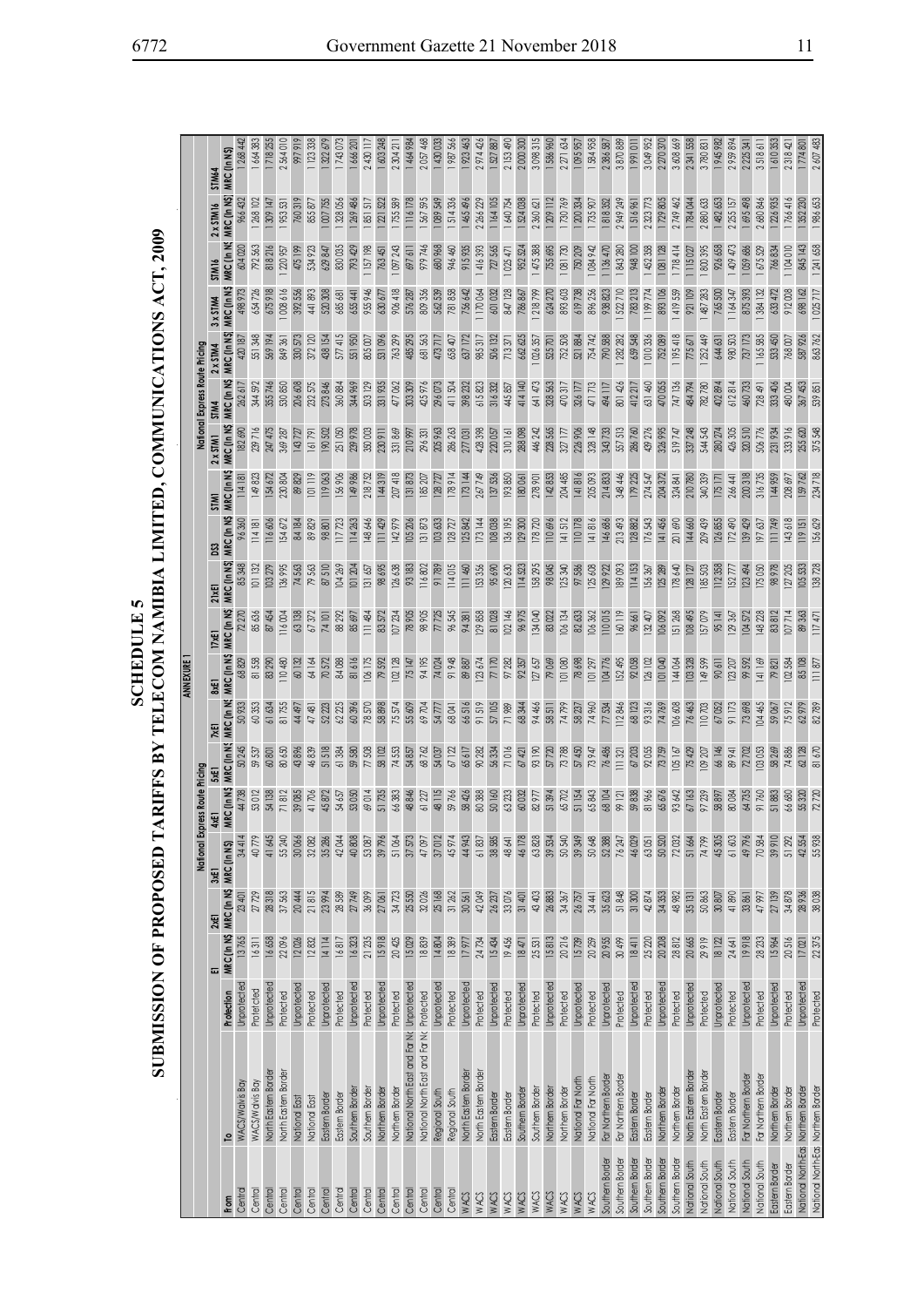|              |             |              |                     | <b>ANNEXURE 2</b>                        |            |                                                                                                                                                     |             |
|--------------|-------------|--------------|---------------------|------------------------------------------|------------|-----------------------------------------------------------------------------------------------------------------------------------------------------|-------------|
|              |             |              | Data Li             | nks Bandwidth Fixed charges (MRC in N\$) |            |                                                                                                                                                     |             |
| Link Speed   | $0 - 10$ km | $11 - 50$ km | 200 km<br><u> 다</u> | 201-300 km                               | 301-500 km | 501-1000 km                                                                                                                                         | >1000 km    |
| 64k          | 337.00      | 464.00       | 1 276.00            | 1767.00                                  | 2 388.00   | 2872.00                                                                                                                                             | 3 287.00    |
| 128k         | 540.00      | 742.00       | 2042.00             | 2827.00                                  | 3821.00    | 4596.00                                                                                                                                             | 5 260.00    |
| 192k         | 574.00      | 789.00       | 2 169.00            | 3004.00                                  | 4060.00    | 4883.00                                                                                                                                             | 5589.00     |
| <b>256k</b>  | 607.00      | 835.00       | 2 297.00            | 3 180.00                                 | 4 298.00   | 5 170.00                                                                                                                                            | 5917.00     |
| 384k         | 844.00      | 1160.00      | 3 190.00            | 4418.00                                  | 5971.00    | 7 181.00                                                                                                                                            | 8 2 1 9 .00 |
| 512k         | 1003.00     | 1379.00      | 3792.00             | 5 251.00                                 | 7096.00    | 8535.00                                                                                                                                             | 9768.00     |
| <b>768k</b>  | 1465.00     | 2015.00      | 5539.00             | 7670.00                                  | 10 365.00  | 12 467.00                                                                                                                                           | 14 268.00   |
| 1024k        | 1794.00     | 2467.00      | 6782.00             | 9392.00                                  | 12 692.00  | 15 265.00                                                                                                                                           | 17471.00    |
| 1280k        | 2 160.00    | 2971.00      | 8 168.00            | 11311.00                                 | 15 286.00  | 18385.00                                                                                                                                            | 21041.00    |
| 1536k        | 2566.00     | 3528.00      | 9700.00             | 13432.00                                 | 18 152.00  | 21832.00                                                                                                                                            | 24987.00    |
| 1792k        | 2971.00     | 4086.00      | 11 232.00           | 15552.00                                 | 21018.00   | 25 279.00                                                                                                                                           | 28932.00    |
| <b>2048k</b> | 3376.00     | 4643.00      | 12763.00            | 17673.00                                 | 23884.00   | 28727.00                                                                                                                                            | 32877.00    |
| 2xE1         | 5740.00     | 7893.00      | 21 698.00           | 30045.00                                 | 40603.00   | 48835.00                                                                                                                                            | 55892.00    |
| 3xE1         | 8441.00     | 11 608.00    | 31909.00            | 44 184.00                                | 59711.00   | 71817.00                                                                                                                                            | 82 194.00   |
| 4x E1        | 10973.00    | 15 090.00    | 41 482.00           | 57439.00                                 | 77624.00   | 93362.00                                                                                                                                            | 106852.00   |
| 5xE1         | 12 492.00   | 17179.00     | 47 226.00           | 65 392.00                                | 88373.00   | 106 290.00                                                                                                                                          | 121 647.00  |
| 7xE1         | 16882.00    | 23 216.00    | 63819.00            | 88368.00                                 | 119422.00  | 143 635.00                                                                                                                                          | 164 388.00  |
| 8x E1        | 17726.00    | 24376.00     | 67010.00            | 92787.00                                 | 125 394.00 | 150816.00                                                                                                                                           | 172 607.00  |
| E3           | 25 661.00   | 35 288.00    | 97 005.00           | 134320.00                                | 181522.00  | 218 325.00                                                                                                                                          | 249870.00   |
| STM1         | 67529.00    | 92864.00     | 255 277.00          | 353474.00                                | 477 691.00 | 574 540.00                                                                                                                                          | 657553.00   |
|              |             |              |                     |                                          |            | NOTE: The full tariff submission including the terms and conditions and the remedies available to the consumers can be obtained from the Authority. |             |
|              |             |              |                     |                                          |            |                                                                                                                                                     |             |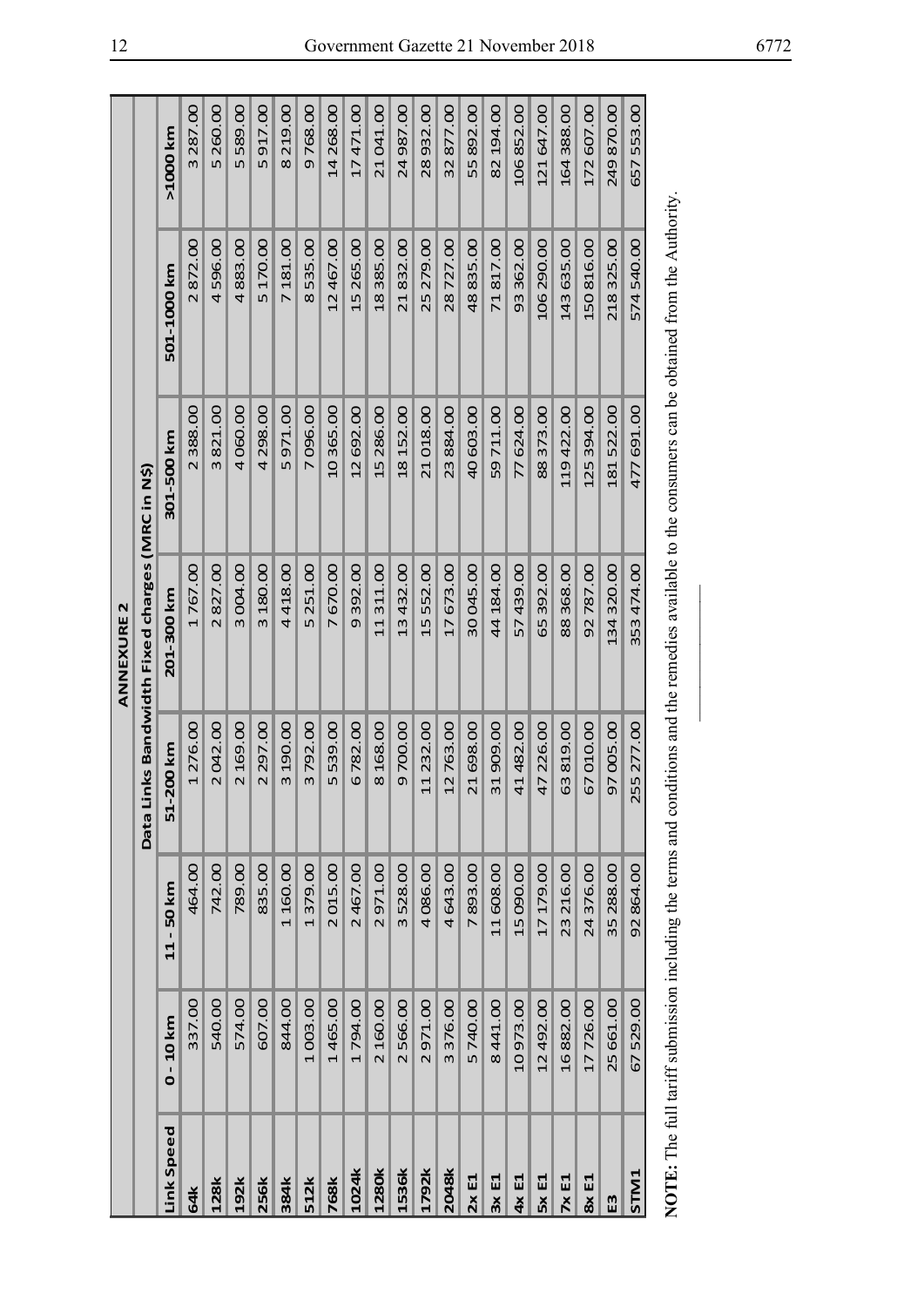# **COMMUNICATIONS REGULATORY AUTHORITY OF NAMIBIA**

No. 670 2018

#### NOTICE IN TERMS OF THE REGULATIONS PRESCRIBING THE NATIONAL NUMBERING PLAN FOR USE IN THE PROVISION OF TELECOMMUNICATIONS SERVICES IN THE REPUBLIC OF NAMIBIA, NUMBERING LICENCE FEES AND PROCEDURES FOR NUMBER LICENCES: COMMUNICATIONS ACT, 2009

The Communications Regulatory Authority of Namibia in terms of Regulation 14(4) of the regulations regarding the National Numbering Plan for Namibia for use in the provision of Telecommunications Services in the Republic of Namibia, Numbering Licence Fees and Procedures for Number Licences as published in Government Gazette No. 5983, General Notice No. 97 dated 1 April 2016, hereby gives notice that **Mobile Telecommunications Limited** complied with the transitioning arrangements for number licences as set out in Regulation 14 and the Authority has awarded number licenses as follows:

| Licensee                                | Licensee's<br>place of<br>incorporation | Percentage<br>of Stock<br>owned by<br><b>Namibian</b><br><b>Citizens</b> | <b>Number</b><br>Category | <b>Numbers</b><br><b>Transitioned</b>                                                                                                                                                                                    | <b>Description</b><br>of geographic<br>coverage<br>area (s) | <b>Service</b><br>to be<br>provided |
|-----------------------------------------|-----------------------------------------|--------------------------------------------------------------------------|---------------------------|--------------------------------------------------------------------------------------------------------------------------------------------------------------------------------------------------------------------------|-------------------------------------------------------------|-------------------------------------|
| Mobile<br>Telecommunications<br>Limited | Namibia                                 | 100%                                                                     | $\mathbf{1}$              | 101<br>10222<br>106<br>110<br>111<br>113<br>114<br>115<br>116<br>117<br>118<br>119<br>120<br>123<br>125<br>126<br>130<br>132<br>133<br>134<br>135<br>1370<br>1371<br>1372<br>1373<br>1374<br>1510<br>1511<br>1512<br>153 | National                                                    | Short<br>Codes                      |
| Mobile<br>Telecommunications<br>Limited | Namibia                                 | 100%                                                                     | 9                         | 902<br>911<br>999                                                                                                                                                                                                        | National                                                    | Short<br>Codes                      |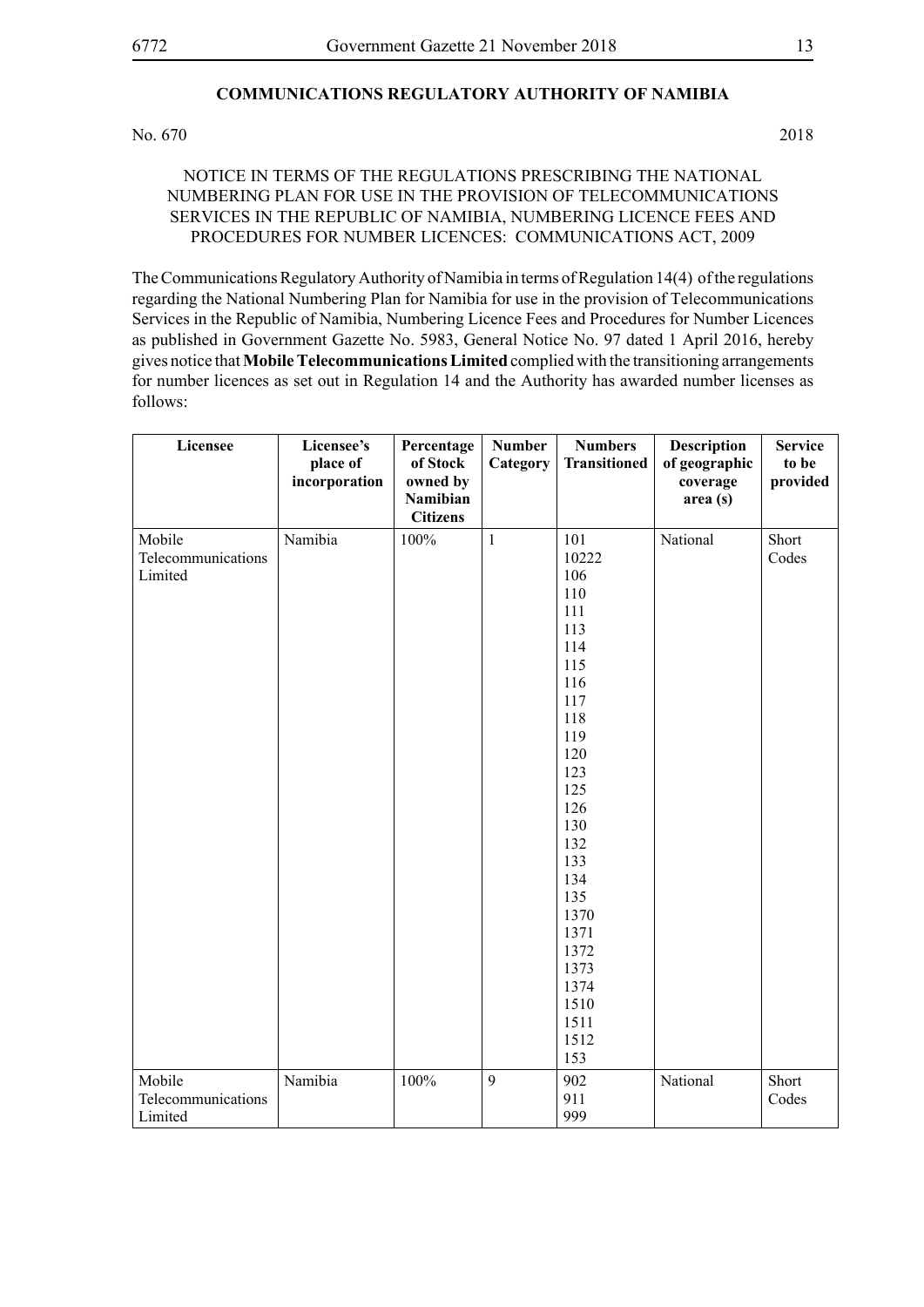The award is subject to the licensee obligations as set out in Regulations regarding the National Numbering Plan for Namibia for Use in the Provision of Telecommunications Services in the Republic of Namibia, Numbering Licence Fees and Procedures for Number Licences and relevant provisions of the Communications Act, 2009.

The licensee or any other persons aggrieved by this decision may submit a petition to the Authority for reconsideration in terms of section 31 of the Communications Act, 2009.

# **F. K. MBANDEKA CHIEF EXECUTIVE OFFICER COMMUNICATIONS REGULATORY AUTHORITY OF NAMIBIA**

#### **COMMUNICATIONS REGULATORY AUTHORITY OF NAMIBIA**

 $\overline{\phantom{a}}$  , where  $\overline{\phantom{a}}$ 

No. 671 2018

#### NOTICE IN TERMS OF THE REGULATIONS REGARDING LICENSING PROCEDURES FOR TELECOMMUNICATIONS AND BROADCASTING SERVICE LICENCES AND SPECTRUM USE LICENCES

The Communications Regulatory Authority of Namibia, in terms of Regulation 19(1) of the regulations Regarding Licensing Procedures for Telecommunications and Broadcasting Service Licences and Spectrum Use Licences, published in Government Gazette No. 4785, General Notice No. 272, dated 29 August 2011 (as amended), hereby gives notice that it has made the following decisions:

#### **a) Approval of Transfer of Licenses and Transfer of Control of Licenses**

| Licensee      | <b>Type of license</b>              | <b>Transferor</b> | <b>Transferee</b> | Percentage<br>of Stock |
|---------------|-------------------------------------|-------------------|-------------------|------------------------|
|               |                                     |                   |                   | transferred            |
| Radio Wave    | Commercial Broadcasting Licence     | Radio Wave CC     | Namibia           | 100%                   |
| <sub>CC</sub> | Spectrum Use Licenses:              | (Gordon Duncan    | Future Media      |                        |
|               | Affenberg – 92.2 MHz                | Leslie,           | Holdings (Pty)    |                        |
|               | Usakos $-92.2$ MHz                  | McGregor          | Ltd               |                        |
|               | Walvis Bay - 91.9 MHz               | Robin Patrick     |                   |                        |
|               | Erongo Mountain $-92.2$ MHz         | Thompson)         |                   |                        |
|               | Rossing Mountain – 91.1 MHz         |                   |                   |                        |
|               | Ice Cream Cone – 96.7 MHz           |                   |                   |                        |
|               | Ice Cream Cone $-242.500$ MHz (STL) |                   |                   |                        |
|               | Grossherzog $-87.8$ MHz             |                   |                   |                        |
|               | $Grossherzog - 242.100 MHz (STL)$   |                   |                   |                        |
|               | Oshakati - 106.8 MHz                |                   |                   |                        |
|               | $Rundu - 105.4 MHz$                 |                   |                   |                        |
|               | Mariental $-91.8$ MHz               |                   |                   |                        |
|               | Katima Mulilo – 104.4 MHz           |                   |                   |                        |
|               | Keetmanshoop $-92.4$ MHz            |                   |                   |                        |
|               | Luderitz $-90.6$ MHz                |                   |                   |                        |
|               | Grootfontein $-88.9$ MHz            |                   |                   |                        |
|               | Otjiwarongo - 100.9 MHz             |                   |                   |                        |
|               | Gobabis - 106 MHz                   |                   |                   |                        |
|               |                                     |                   |                   |                        |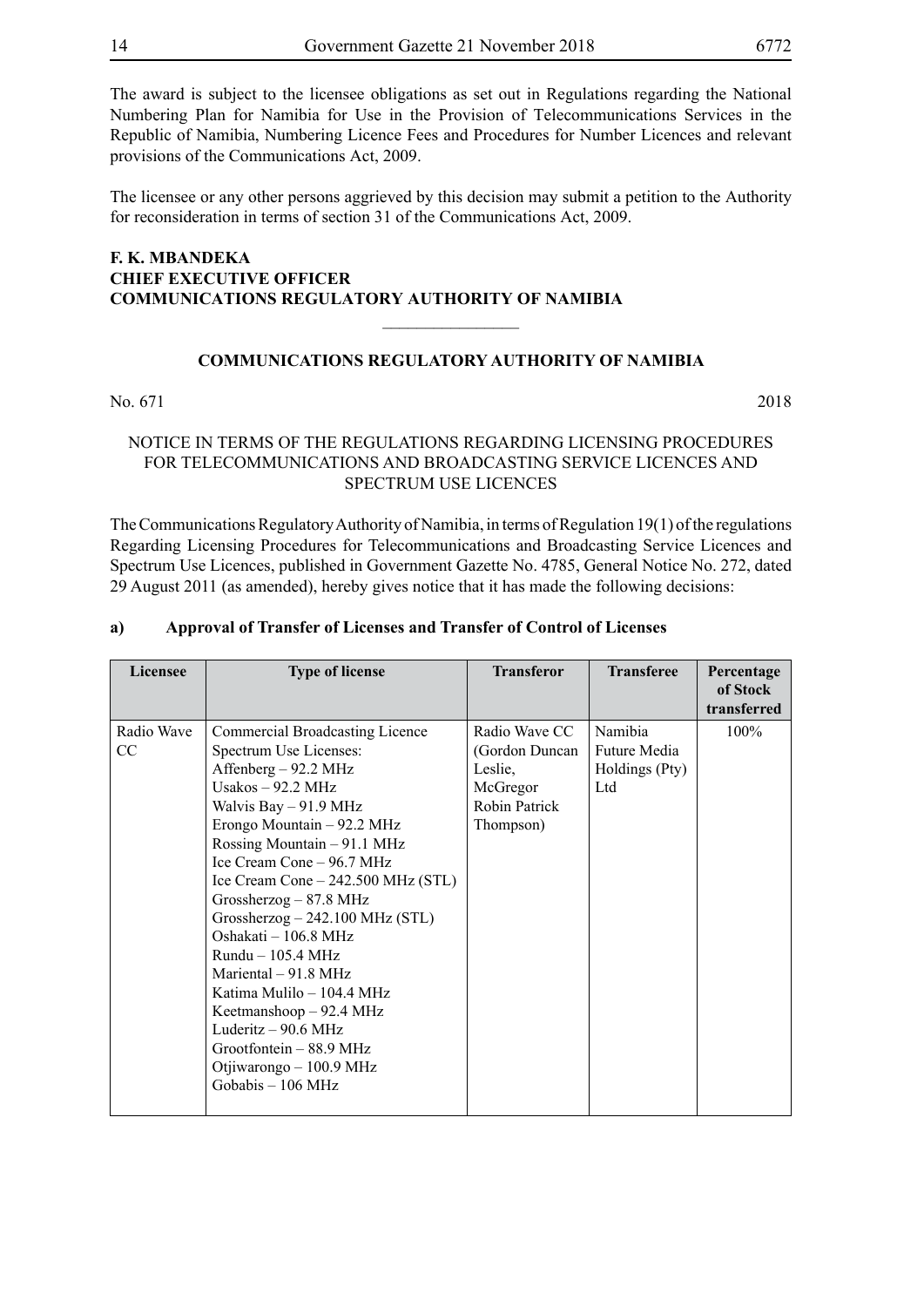| Licensee                       | <b>Type of license</b>                                                                                                                                                                                                                                                                                                                                                                                                                                                                                                                          | <b>Transferor</b>                                                  | <b>Transferee</b>                                | Percentage<br>of Stock<br>transferred |
|--------------------------------|-------------------------------------------------------------------------------------------------------------------------------------------------------------------------------------------------------------------------------------------------------------------------------------------------------------------------------------------------------------------------------------------------------------------------------------------------------------------------------------------------------------------------------------------------|--------------------------------------------------------------------|--------------------------------------------------|---------------------------------------|
| Radio Kudu<br>(Pty) Ltd        | Commercial Broadcasting Licence<br>Spectrum Use Licenses:<br>Swakopmund - 94.3 MHz<br>Walvis Bay - 95.1 MHz<br>Grossherzog $-103.5$ MHz<br>$Grossherzog - 240.300 MHz (STL)$<br>$Tsumeb - 92.6 MHz$<br>Oshakati - 95.5 MHz<br>$Rundu - 92.7 MHz$<br>Mariental - 97.3 MHz<br>Katima Mulilo - 107.4 MHz<br>Keetmanshoop - 95.6 MHz<br>Lüderitz - 93.7 MHz<br>Oranjemund - 97.3 MHz<br>Rosh Pinah - 1.3.4 MHz<br>Grootfontein - 95.2 MHz<br>Otjiwarongo - 90.9 MHz<br>Gobabis - 92.9 MHz                                                           | Radio Kudu<br>(Pty) Ltd (Gerrit<br>Koekemoer,<br>Norman Kotze)     | Namibia<br>Future Media<br>Holdings (Pty)<br>Ltd | 100%                                  |
| Omulunga<br>Radio (Pty)<br>Ltd | <b>Commercial Broadcasting Licence</b><br>Spectrum Use Licences:<br>Swakopmund - 104.7 MHz<br>Walvis Bay - 105.5 MHz<br>Affenberg - 94.6 MHz<br>Henties Bay $-$ 95.1 MHz<br>Omaruru - 94.6 MHz<br>Grossherzog - 100.9 MHz<br>$Tsumeb - 89.5 MHz$<br>Omuthiya - 92.0 MHz<br>Oshakati - 102.3 MHz<br>Uutapi - 88.0 MHz<br>Ruacana - 88.0 MHz<br>Rundu - 99.2 MHz<br>Mariental - 95.0 MHz<br>Lüderitz $-106.0$ MHz<br>Keetmanshoop - 106.0 MHz<br>Oranjemund - 96.3 MHz<br>Grootfontein - 92.0 MHz<br>Otjiwarongo – 89.2 MHz<br>Gobabis - 92.1 MHz | Omulunga Radio<br>(Pty) Ltd (Gerrit<br>Koekemoer,<br>Norman Kotze) | Namibia<br>Future Media<br>Holdings (Pty)<br>Ltd | 100%                                  |
| Fresh FM<br>(Pty) Ltd          | Commercial Broadcasting Licence<br>Spectrum Use Licenses:<br>Swakopmund - 89.3 MHz<br>Walvis Bay - 104.1 MHz<br>Grossherzog $-102.9$ MHz<br>Oshakati - 90.1 MHz<br>$Tsumeb - 91.4 MHz$<br>Otjiwarongo - 87.8 MHz                                                                                                                                                                                                                                                                                                                                | Fresh FM (Pty)<br>Ltd (Gerrit<br>Koekemoer,<br>Norman Kotze)       | Namibia<br>Future Media<br>Holdings (Pty)<br>Ltd | 100%                                  |